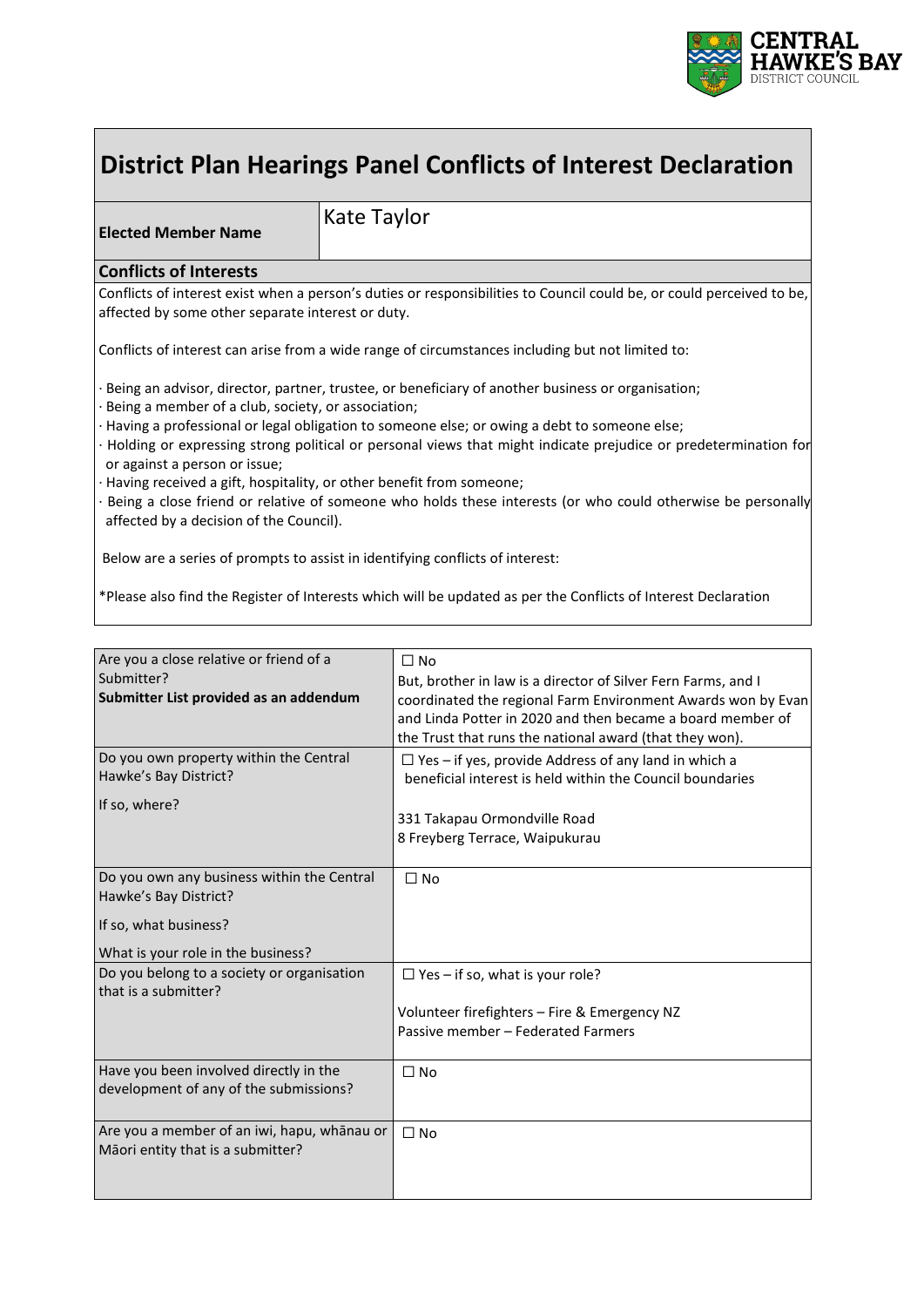

| Do you or your spouse/partner have a direct<br>or indirect financial interest greater than the<br>public generally in relation to any areas of<br>land requested within submissions for<br>rezoning?     | $\Box$ No |
|----------------------------------------------------------------------------------------------------------------------------------------------------------------------------------------------------------|-----------|
| [Note: This is generally not a requirement for<br>a District Plan review hearing, but it is still<br>good to have it identified on the register]                                                         |           |
| Is any property or business that you or a<br>family member have a financial interest in,<br>located within or is in the immediate vicinity<br>of a property proposed for rezoning in the<br>submissions? | $\Box$ No |

*Note: Recording 'yes' on this register does not predetermine the Panel member having a conflict of interest. The purpose of the register is for transparency regarding potential conflicts of interest.*

Held Taylor Signed: Date: 6/12/2021